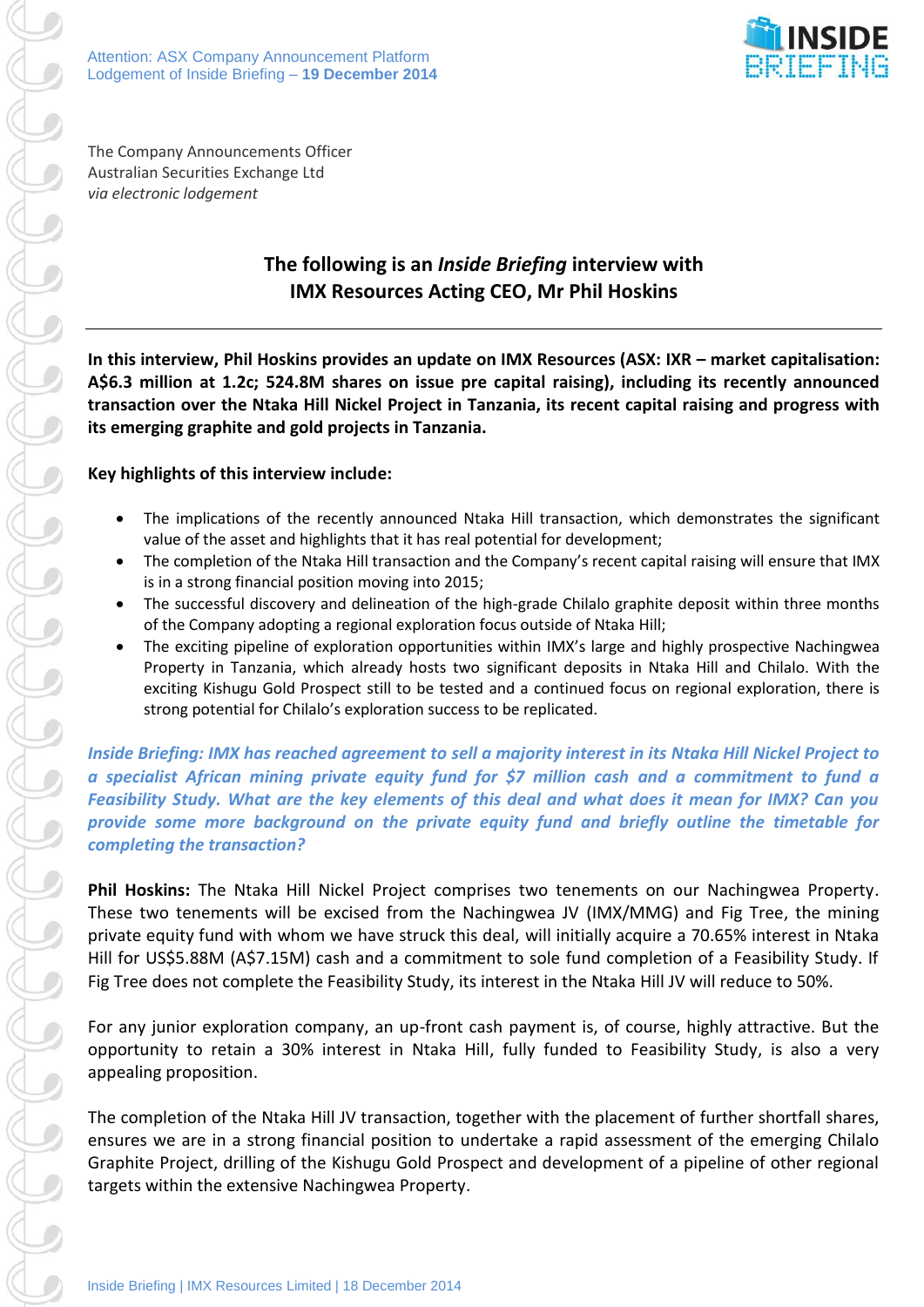

Fig Tree is a Mauritius-based mining private equity fund targeting investments in resource development projects throughout Sub-Saharan Africa. The Fund employs a thematic investment process focused on selected commodities and jurisdictions in order to target opportunities capable of achieving the Fund's targeted return. The Fund targets mineral resource development projects located close to infrastructure that are post-discovery and pre-construction with a typical investment size of US\$10 million to US\$25 million.

Regarding the timetable, Fig Tree will continue to build on their due diligence completed to date and we will update the market on the outcome of that due diligence in February 2015. The other conditions to completing the deal include approval by the Tanzanian Fair Competition Commission and the granting of the Ntaka Hill retention licence, which is expected on or before 6 April 2015.

## *Inside Briefing: What are the key attributes of the Ntaka Hill Project and what do you see as the likely development pathway for the deposit?*

**Phil Hoskins:** The size of the nickel sulphide resource at Ntaka Hill is significant but there is also a substantial portion of the resource that runs +1% Ni. But it is the excellent metallurgy that really sets Ntaka Hill apart – extensive testwork has shown that it is capable of producing a premium nickel concentrate (18% Ni) with low impurities and high recoveries (LOM +80%).

Ntaka Hill is located close to existing infrastructure, being 250km from the industrial port of Mtwara with road access almost all the way from project to port. Having being active in the area for many years, we have established supportive relationships with the local community, an important consideration when it comes to project development in Tanzania.

The development pathway for Ntaka Hill will be in the hands of Fig Tree who will sole fund a Feasibility Study. Their initial view is that Ntaka Hill has the potential to be developed into a relatively low capex, low tonnage, higher grade nickel sulphide operation based on the existing mineral resource.

*Inside Briefing: IMX just announced the completion of the placement of the shortfall from its recent rights issue. Together with the cash proceeds on completion of the Ntaka Hill transaction, this is equivalent to a cash injection of approximately \$9 million. How does IMX plan to utilize these funds to create value for shareholders?*

**Phil Hoskins:** Firstly, IMX has discovered a high-grade flake graphite deposit at Chilalo which, from the early data, geological interpretation and visual inspections, stacks up with some of the best flake graphite deposits in the world. Our strategy has always been to focus on quality by identifying a mineable graphite resource with globally competitive grades and product quality that will attract endusers to underpin the development of a graphite mine. Chilalo has all the characteristics of a world-class graphite deposit, and we intend to rapidly assess its potential via a high level scoping study as well as progressing discussions with off-takers before committing more funds to feasibility studies.

We acknowledge that the graphite market has limited size and we will therefore try to leverage off the quality of the Chilalo deposit and our strategy for development to differentiate ourselves sufficiently to ensure that Chilalo delivers value to IMX shareholders.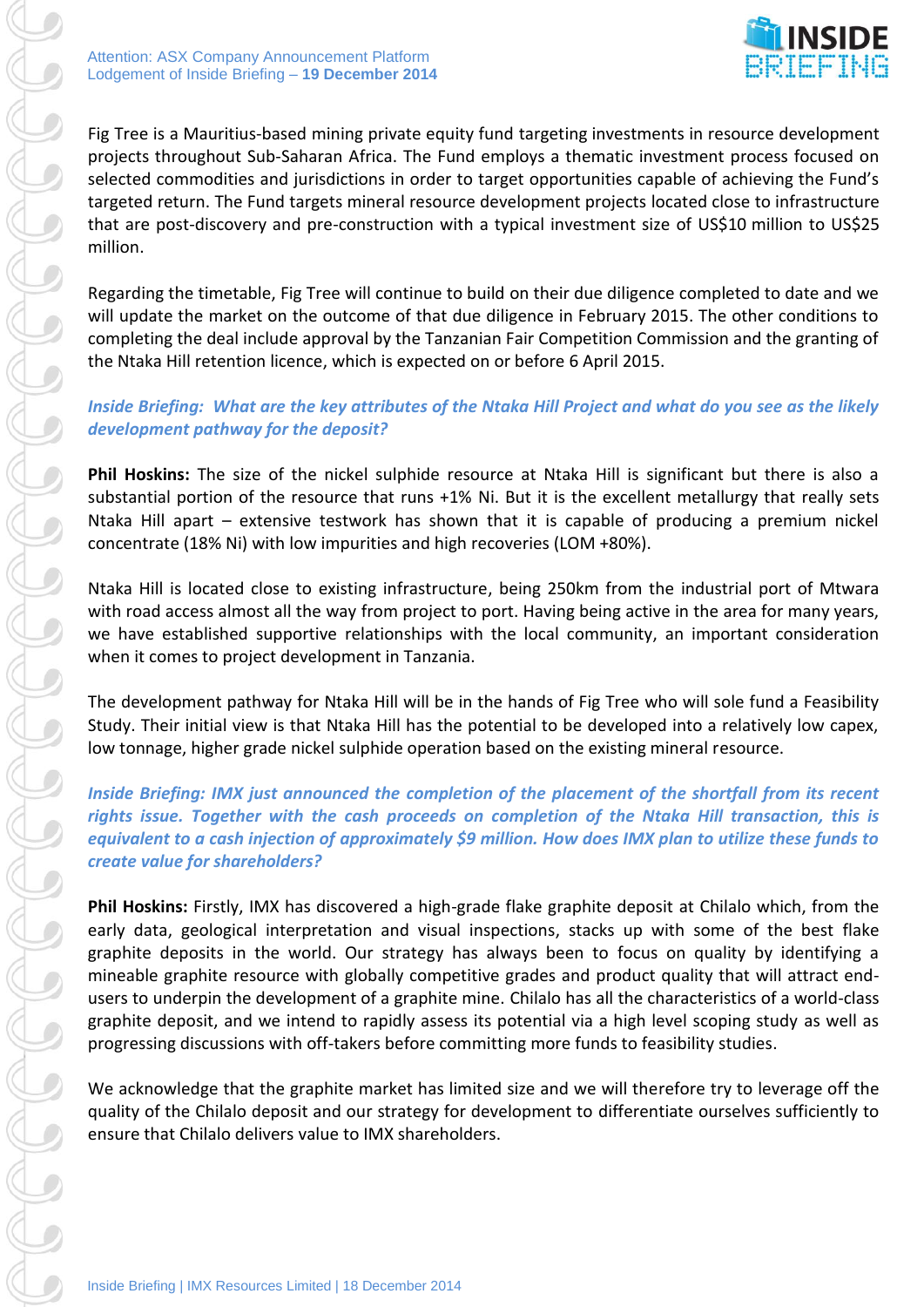### Attention: ASX Company Announcement Platform Lodgement of Inside Briefing – **19 December 2014**



Secondly, IMX has a large 6,800km<sup>2</sup> land-holding in south-eastern Tanzania which, despite the accumulation of substantial datasets from multiple exploration campaigns, remains under-explored. Given the recent success of regional exploration in defining the Chilalo Graphite Project and identifying the Kishugu gold prospect, further funds will be committed to developing a pipeline of regional exploration prospects beyond those currently being considered.

Finally, it is important to note that, following the restructure of the IMX Board and Management and significant reduction in corporate overheads, the vast majority of this funding will go directly to exploration work at Nachingwea.

## *Inside Briefing: Can you explain the current status of your emerging Chilalo Graphite Project in Tanzania? What are the key features of this deposit and what activities are planned at Chilalo in the New Year? What other exploration programs can investors look forward to in 2015?*

**Phil Hoskins:** The Chilalo Graphite Project has been taken from desktop review to discovery within three months, which is a real credit to our exploration team. The drilling program which commenced in October 2014 delineated a high-grade graphite deposit with a strike length of over 1km with significant intersections of high-grade graphite mineralization from near surface. The deposit remains open to the north-east and down-dip.

We are eagerly awaiting our maiden JORC Resource estimate and results from metallurgical testwork in early 2015. We are confident that we have a deposit large enough to underwrite a reasonable size graphite mine, but it is the metallurgical testwork that will define the quality of that deposit and we acknowledge that quality is the most important characteristic in a graphite project. We are confident that the mineralization will be coarse flake from visual inspection of the core as well as the location within the Mozambique belt, its proximity to other very coarse-flake graphite deposits and a nearby interpreted intrusion which is expected to be the source of metamorphic activity capable of increasing the flake size of graphite mineralisation.

But IMX is far from a one-trick pony and we are excited about drilling the Kishugu gold prospect at the commencement of the next field season in May 2015. Drilling will aim to test the nature and extent of the mineralization across various targets on the 6km gold-in-soil anomaly including some targets that have a strong coincident IP response.

And of course, subject to completion of the transaction, we will be progressing a Feasibility Study on the Ntaka Hill Nickel Project sole funded by our joint venture partner, Fig Tree Resources Fund.

*Inside Briefing: IMX has undergone a substantial transformation in 2014 from being a South Australian-focused iron ore company to being an African-focused minerals explorer. What are the key elements of the IMX investment proposition following these changes and what is your vision for the Company moving forward?*

**Phil Hoskins:** Yes, it certainly has been a year of transformation for IMX. I think our ability to rapidly divest our South Australian iron ore business in a challenging climate was a tremendous result. The focus on regional exploration after nine years of predominantly nickel exploration at Nachingwea has brought immediate success at Chilalo and we hope that upcoming exploration at Kishugu will replicate that success.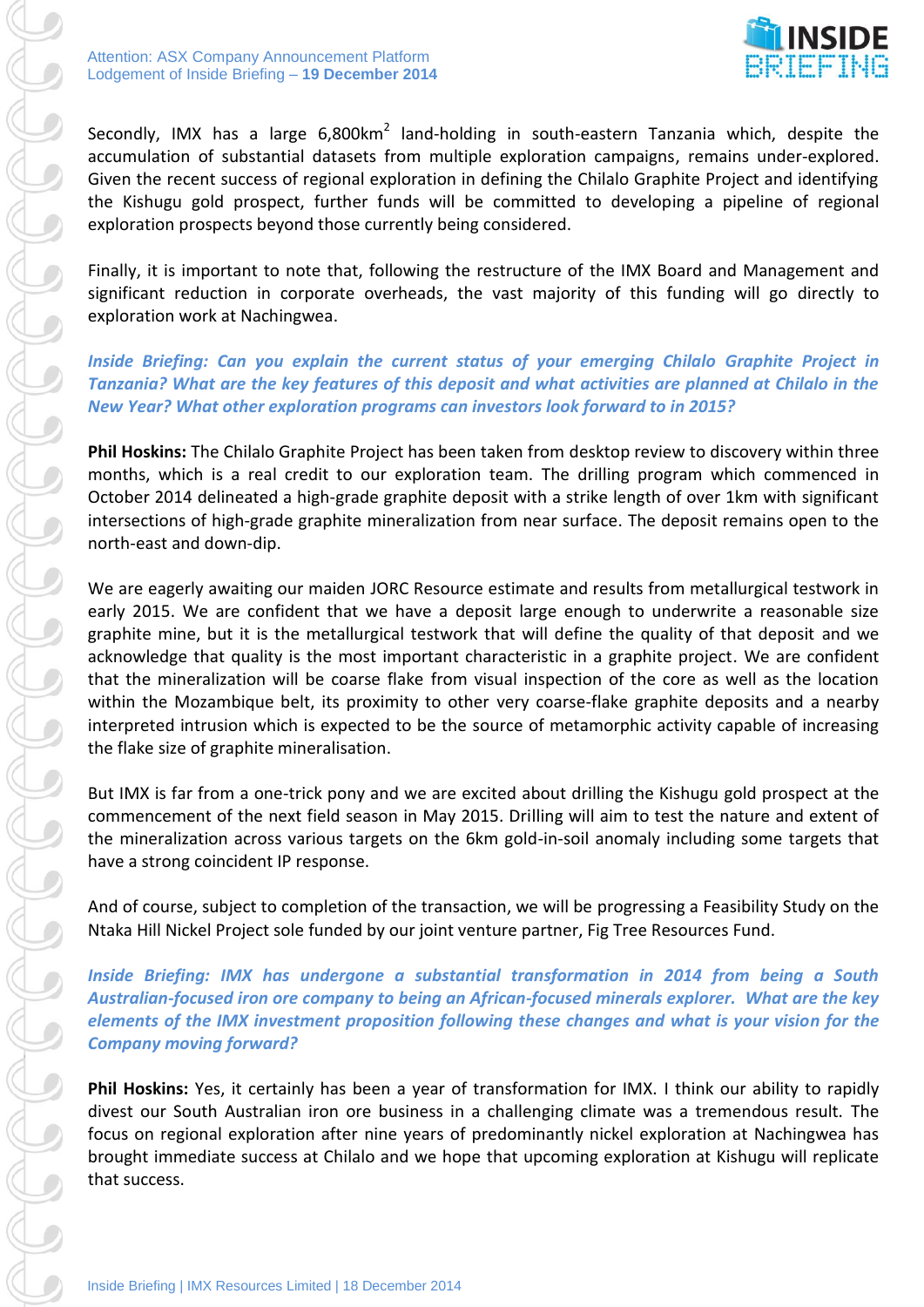

It was also a challenge to manage market perceptions following MMG's withdrawal from the JV; however, we have moved quickly to secure Fig Tree as a replacement JV partner on Ntaka Hill which underlines the tremendous value of that asset.

Our investment proposition is simple. IMX is a Tanzanian explorer that is now in a strong financial position. We have discovered a high-grade and likely coarse-flake graphite project in Chilalo which appears to be undervalued compared to our peers. We will be conducting exploration on the Kishugu gold prospect in the near future and we will continue our focus on regional exploration on our large Nachingwea landholding which remains underexplored and highly prospective. Shareholders will also benefit from being free-carried through a Feasibility Study on the Ntaka Hill Nickel Project.

So in summary, we see 2015 as being a very active year for IMX during which we several exciting opportunities to create value for our shareholders.

### *Inside Briefing: Thank you, Phil.*

**ENDS**

*Further information:*

**Investors/Shareholders: Investors/Media IMX Resources Limited Read Corporate T: +61 8 9388 7877 T: +61 8 9388 1474 E: phoskins@imxres.com.au M: (0419) 929 046**

**Phil Hoskins Nicholas Read/Paul Armstrong E: [nicholas@readcorporate.com.au](mailto:nicholas@readcorporate.com.au)**

#### **Ntaka Hill Mineral Resource**

Ntaka Hill hosts a Measured and Indicated Resource of 20.3Mt at 0.58 per cent nickel and 0.13 per cent copper for 117,880 tonnes of contained nickel. The Inferred Resource is 35.9Mt at 0.66 per cent nickel and 0.14 per cent copper for 238,500 tonnes of contained nickel (see ASX announcement 19 August 2013). Since announcing the Measured and Indicated Mineral Resource and Inferred Mineral Resource at Ntaka Hill on 19 August 2013, IMX confirms that it is not aware of any new information or data that materially affects the information included in that announcement and that all material assumptions and technical parameters underpinning the estimates in that announcement continue to apply and have not materially changed.

#### **Important Notice:**

Read Corporate has taken care in the provision of assistance to compile and publish this information on behalf of IMX Resources in good faith and as agent of IMX Resources for the purpose of providing the information to the ASX and those to whom it is published by the ASX. Read Corporate makes no warranties as to the accuracy of any facts or representations contained in the information, and has relied upon information provided to it in publishing this material to the ASX. Read Corporate does not accept any responsibility for any opinions expressed in the information or material. Read Corporate is not a financial adviser and this information and material is not financial or other advice of any type whatsoever. Subject to any terms implied or imposed by law and which cannot be excluded, Read Corporate is not responsible for any reliance, loss, damage, cost or expense incurred by any reliance upon this information and material or by acting upon it or for any error, omission or misrepresentation conveyed. This information is general only and does not take into account any individual objectives of investors. Read Corporate encourages the reader to read the full ASX announcements published by IMX Resources. Professional advice should be taken before making investment decisions.

#### **Forward-Looking Statements:**

This Inside Briefing includes "forward-looking statements" as that term within the meaning of securities laws of applicable jurisdictions. Forward-looking statements involve known and unknown risks, uncertainties and other factors that are in some cases beyond IMX Resources Limited's control. These forward-looking statements include, but are not limited to, all statements other than statements of historical facts contained in this presentation, including, without limitation, those regarding IMX Resources Limited's future expectations. Readers can identify forward-looking statements by terminology such as "aim," "anticipate," "assume," "believe," "continue," "could," "estimate," "expect," "forecast," "intend," "may," "plan," "potential," "predict," "project," "risk," "should," "will" or "would" and other similar expressions. Risks, uncertainties and other factors may cause IMX Resources Limited's actual results, performance, production or achievements to differ materially from those expressed or implied by the forward-looking statements (and from past results, performance or achievements).